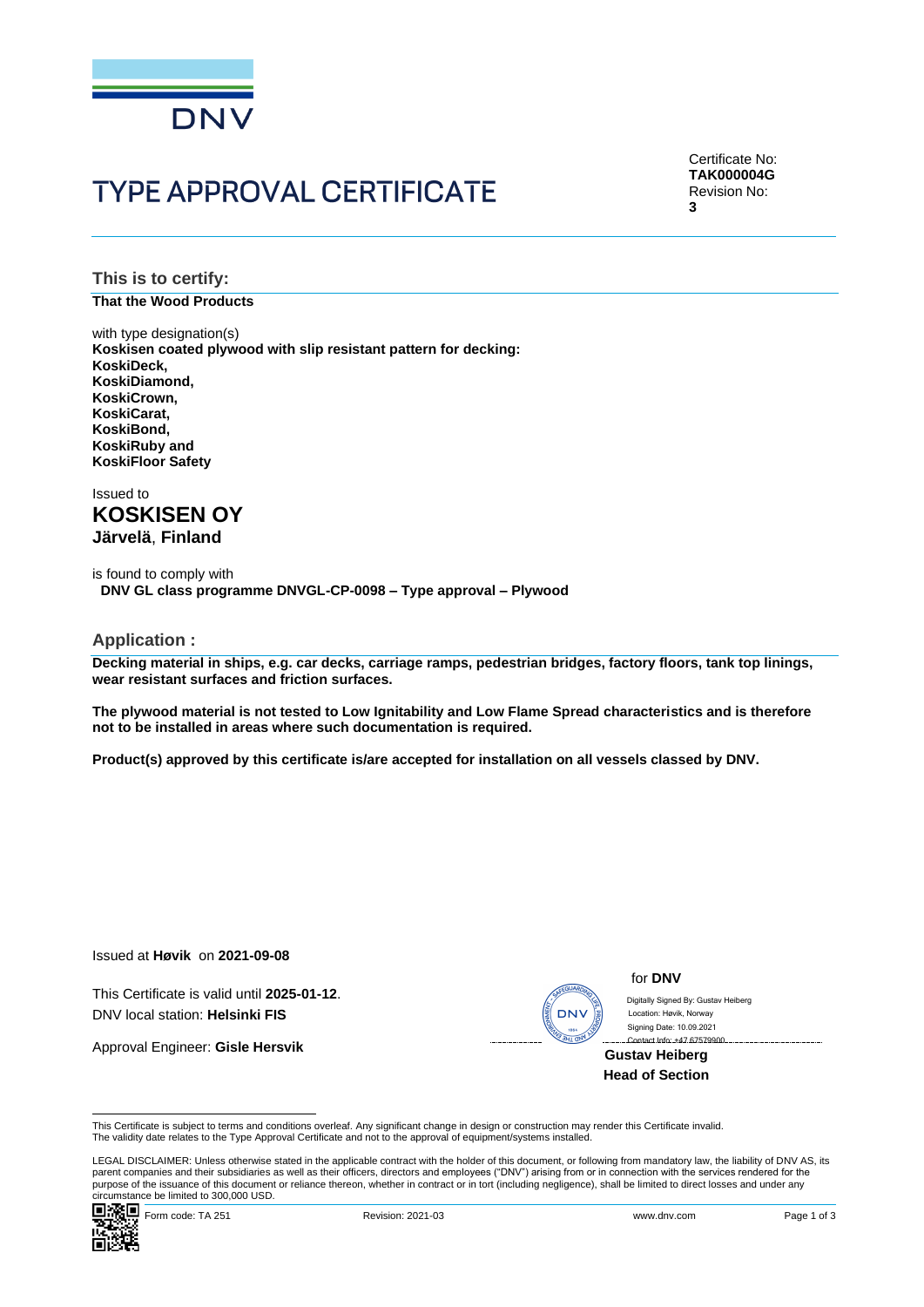

Job Id: **262.1-011823-4**

# **Product description**

#### **Koskisen coated plywood with slip resistant pattern for decking**.

- Coated with hard wearing film overlay with a slip resistant pattern.

The approval covers the following types:

- ⎯ **KoskiDeck**,
- ⎯ **KoskiDiamond**,
- ⎯ **KoskiCrown**,
- ⎯ **KoskiCarat**,
- ⎯ **KoskiBond**,
- ⎯ **KoskiRuby** and
- ⎯ **KoskiFloor Safety**

# **Application/Limitation**

Decking material in ships, e.g. car decks, carriage ramps, pedestrian bridges, factory floors, tank top linings, wear resistant surfaces and friction surfaces.

Low Ignitability and Low Flame Spread properties have not been documented for the **Koskisen coated plywood with slip resistant pattern for decking** and the plywood material is therefore intended for use in areas without fire technical requirements.

If the plywood material shall be installed in areas where there are requirements to Low Ignitability and Low Flame Spread, additional documentation is required covering these requirements.

Quality Control contract between Finitrol Oy, Finland and Koskisen Oy to be maintained.

Any significant changes in design and / or quality of the material will render the approval invalid.

# **Type Approval documentation**

- 1. Assessment Report and Descriptive Report from DNV GL Helsinki of 2019-10-18/2019-10-25.
- 2. Technical Data Sheets for all plywood types:
- KoskiDeck, KoskiDiamond, KoskiCrown, KoskiCarat, KoskiBond, KoskiRuby and KoskiFloor Safety.
- 3. Finotrol QC Agreement and ISO 9001 Certificate.
- 4. Application for Type Approval of 2019-10-19.
- 5. Assessment Report and Descriptive Report from DNV GL Helsinki of 2015-11-04.
- 6. Application for Type Approval of 2015-11-04.
- 7. Finitrol Oy's CoC of the Factory Production Control.
- 8. Technical Data Sheets:
	- KoskiDeck, KoskiDiamond, KoskiCrown and KoskiCarat.
- 9. Quality Control agreement between Finitrol Oy, Finland and Koskisen Oy.
- 10. Survey Report Checklist from DNV Helsinki of 2011-04-19.
- 11. Survey Report No. HEL-11-1088 from DNV Helsinki of 2011-04-19.
- 12. Statement No. HEL-11-1087 from DNV Helsinki of 2011-05-31,
- 13. Letter from DNV Helsinki of 1999-07-14, including test results and product specifications/brochures.

# **Tests carried out**

As per Quality Control contract with Finitrol Oy, Finland.

#### **Marking of product**

Package shall be marked with manufacturer's name: **Koskisen Oy, Järvelä, Finland** and *type designation*.

The marking is to be carried out in such a way that it is visible, legible and indelible. The marking of product is to enable traceability to the DNV Type Approval Certificate.

#### **Periodical assessment**

The scope of the Periodical Assessment is to verify that the conditions stipulated for the Type Approval is complied with and that no alterations are made to the product design or choice of materials.